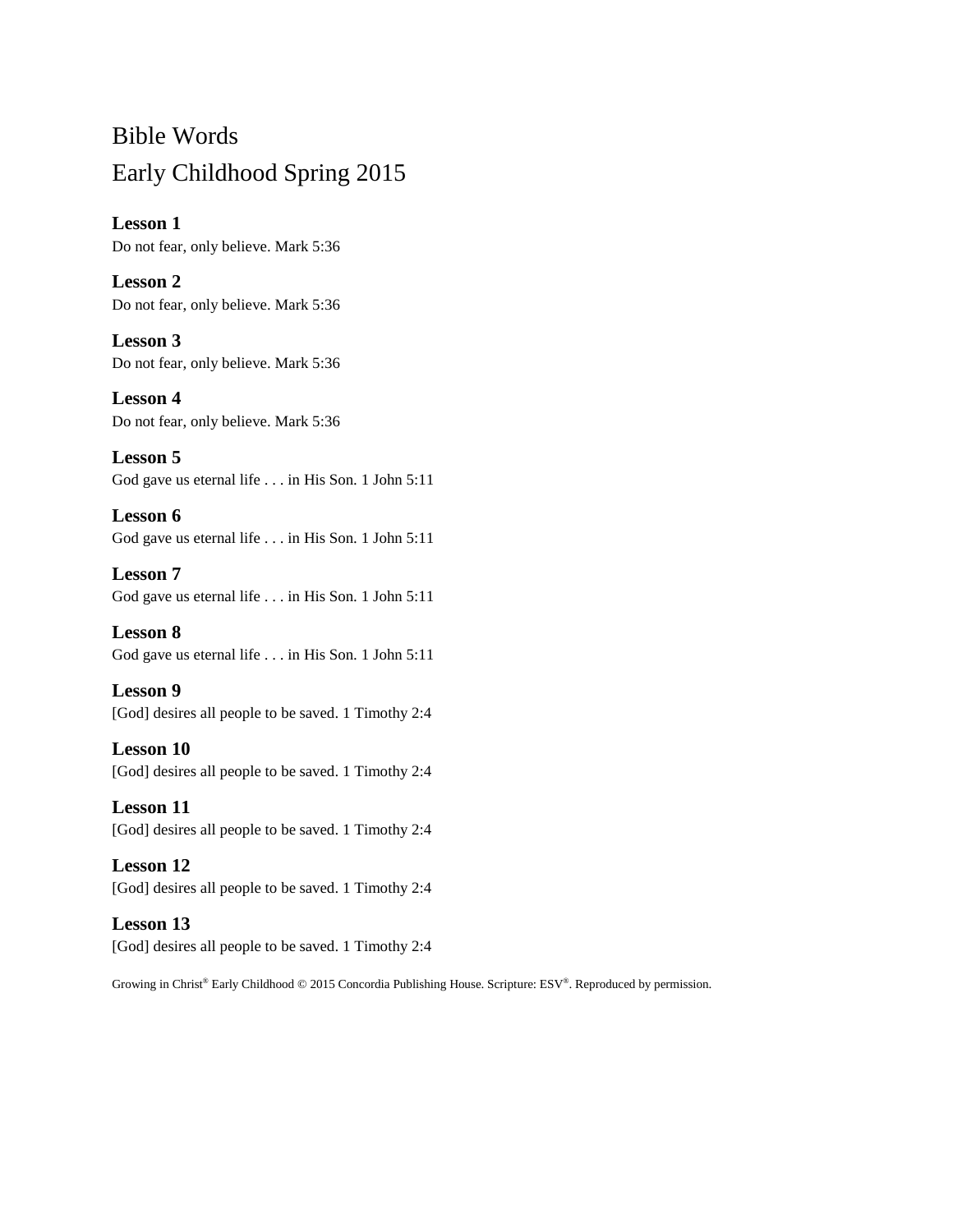## Bible Words

## Lower Grades Spring 2015

## **Lesson 1**

If we confess our sins, [God] is faithful and just to forgive us our sins and to cleanse us from all unrighteousness. 1 John 1:9

## **Lesson 2**

Do not fear, only believe. Mark 5:36

## **Lesson 3**

Love the LORD your God with all your heart and with all your soul and with all your might. Deuteronomy 6:5

## **Lesson 4**

If we are faithless, [Jesus] remains faithful—for He cannot deny Himself. 2 Timothy 2:13

## **Lesson 5**

God gave us eternal life . . . in His Son. 1 John 5:11

## **Lesson 6**

The LORD is good; His steadfast love endures forever, and His faithfulness to all generations. Psalm 100:5

### **Lesson 7**

If anyone is in Christ, he is a new creation. 2 Corinthians 5:7

## **Lesson 8**

Turn . . . to a living God, who made the heaven and the earth and the sea and all that is in them. Acts 14:15

## **Lesson 9**

We believe that we will be saved through the grace of the Lord Jesus. Acts 15:11

#### **Lesson 10**

How are they to believe in Him of whom they have never heard? And how are they to hear without someone preaching? Romans 10:14

## **Lesson 11**

[God] desires all people to be saved and to come to the knowledge of the truth. 1 Timothy 2:4

## **Lesson 12**

I will wait for the Lord . . . I will hope in Him. Isaiah 8:17

## **Lesson 13**

Behold, I am making all things new. Revelation 21:5

Growing in Christ® Lower Grades © 2015 Concordia Publishing House. Scripture: ESV®. Reproduced by permission.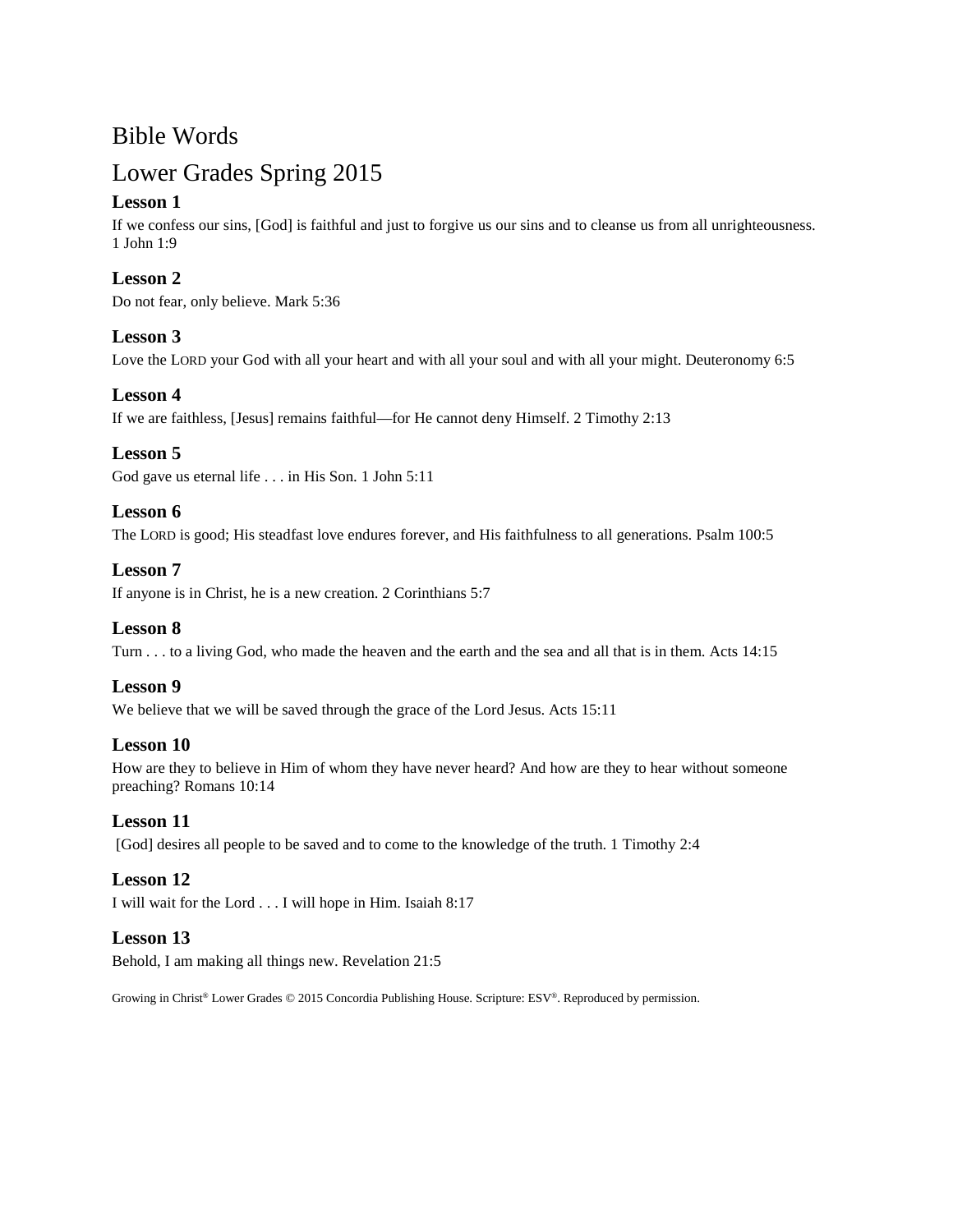# Bible Words Middle Grades Spring 2015

## **Lesson 1**

"Destroy this temple, and in three days I will raise it up." . . . He was speaking about the temple of His body. John 2:19, 21

## **Lesson 2**

But immediately Jesus spoke to them, saying, "Take heart; it is I. Do not be afraid." Matthew 14:27

## **Lesson 3**

And my God will supply every need of yours according to His riches in glory in Christ Jesus. Philippians 4:19

## **Lesson 4**

If we are faithless, He remains faithful—for He cannot deny Himself. 2 Timothy 2:13

### **Lesson 5**

And He died for all, that those who live might no longer live for themselves but for Him who for their sake died and was raised. 2 Corinthians 5:15

### **Lesson 6**

Let us hold fast the confession of our hope without wavering, for He who promised is faithful. Hebrews 10:23

### **Lesson 7**

So everyone who acknowledges Me before men, I also will acknowledge before My Father who is in heaven. Matthew 10:32

## **Lesson 8**

For I am not ashamed of the gospel, for it is the power of God for salvation to everyone who believes, to the Jew first and also to the Greek. Romans 1:16

#### **Lesson 9**

We believe that we will be saved through the grace of our Lord Jesus. Acts 15:11

#### **Lesson 10**

For in Christ Jesus you are all sons of God, through faith. For as many of you as were baptized into Christ have put on Christ. Galatians 3:26–27

#### **Lesson 11**

Peace I leave with you; My peace I give to you. Not as the world gives do I give to you. Let not your hearts be troubled, neither let them be afraid. John 14:27

#### **Lesson 12**

For you have been a stronghold to the poor, a stronghold to the needy in his distress, a shelter from the storm and a shade from the heat; for the breath of the ruthless is like a storm against a wall. Isaiah 25:4

#### **Lesson 13**

He will wipe away every tear from their eyes, and death shall be no more, neither shall there be mourning nor crying nor pain anymore, for the former things have passed away. Revelation 21:4

Growing in Christ® Middle Grades © 2015 Concordia Publishing House. Scripture: ESV®. Reproduced by permission.